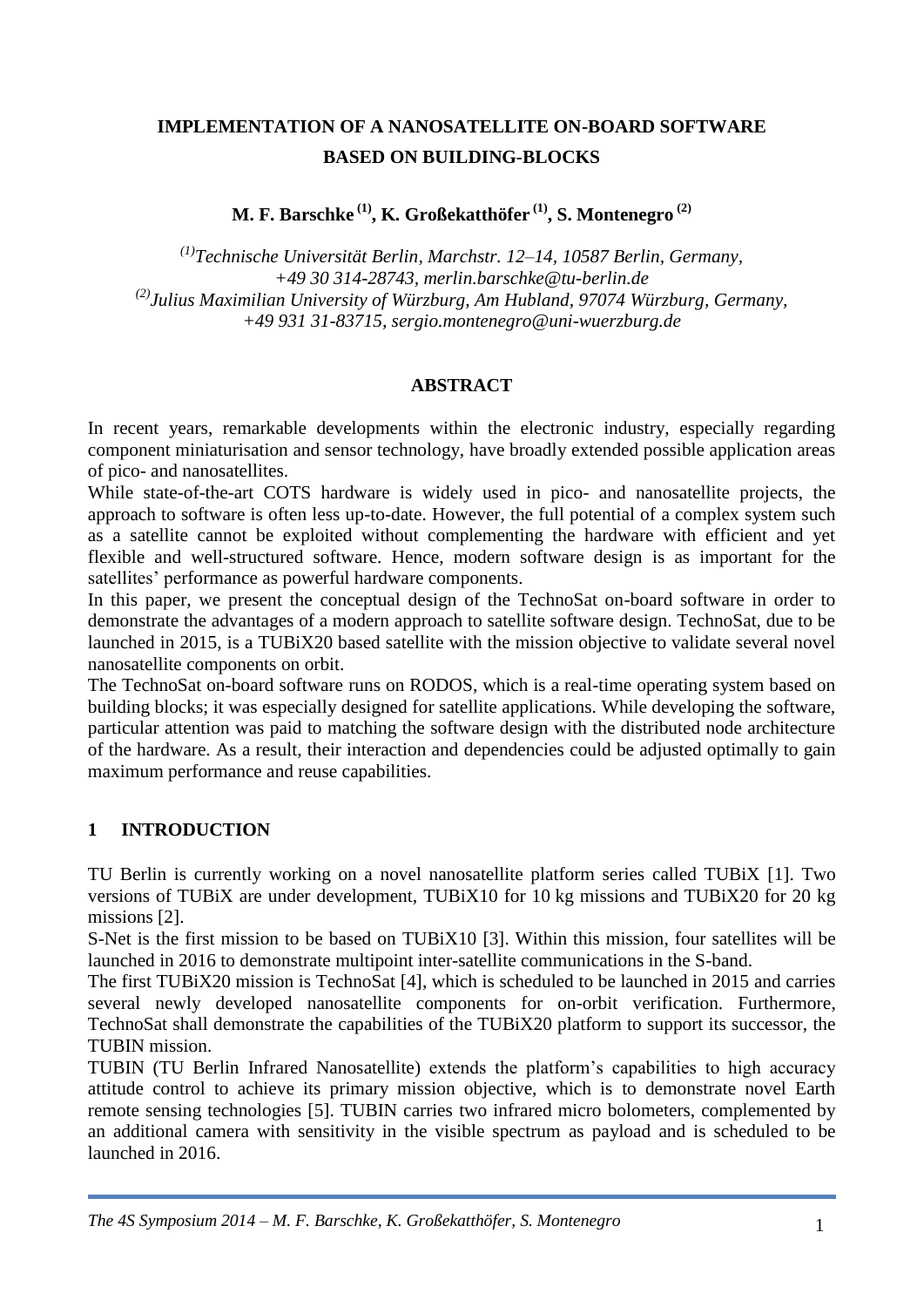## **2 TECHNOSAT MISSION DESIGN**

TechnoSat is a 20 kg satellite, whose primary mission objective is the on-orbit verification of several nanosatellite components. The secondary mission objective is the development, manufacturing, qualification and demonstration of TUBiX20, the novel nanosatellite platform of TU Berlin. Figure 1 shows a CAD Model of TechnoSat.



Figure 1. CAD model of TechnoSat

The following payloads will be demonstrated on orbit within the TechnoSat mission:

## *Black body hatch (BBH)*

The black body hatch is a device for in-flight calibration of infrared sensors. It consists of a dark surface that can be moved in front of the sensor and then heated uniformly. In case of a failure in the opening mechanism, an independent emergency mechanism can be activated to open the hatch permanently. The black body hatch will be applied on the TUBIN mission, to calibrate the two infrared micro bolometer arrays.

## *Fluid dynamic actuator (FDA)*

As a novel actuator highly agile attitude control, the fluid dynamic actuator provides torques of up to  $20 \times 10^{-3}$  Nm. It consists of a ring shaped tube with a diameter of 300 mm that is filled with Galinstan, a liquid metal alloy. The metal can be accelerated within the tube by means of an electromagnetic pump for momentum storage [6].

#### *S-band transmitter (HISPICO)*

HISPICO is a highly integrated S-band link for pico- and nanosatellites that provides a data downlink with a rate of 1 Mbps [7].

## *Camera (CAM)*

The camera shall provide payload-data for the verification of the HISPICO S-band transmitter. Furthermore, it shall gather flight heritage for a lens, which will also be applied for a camera payload of the TUBIN mission.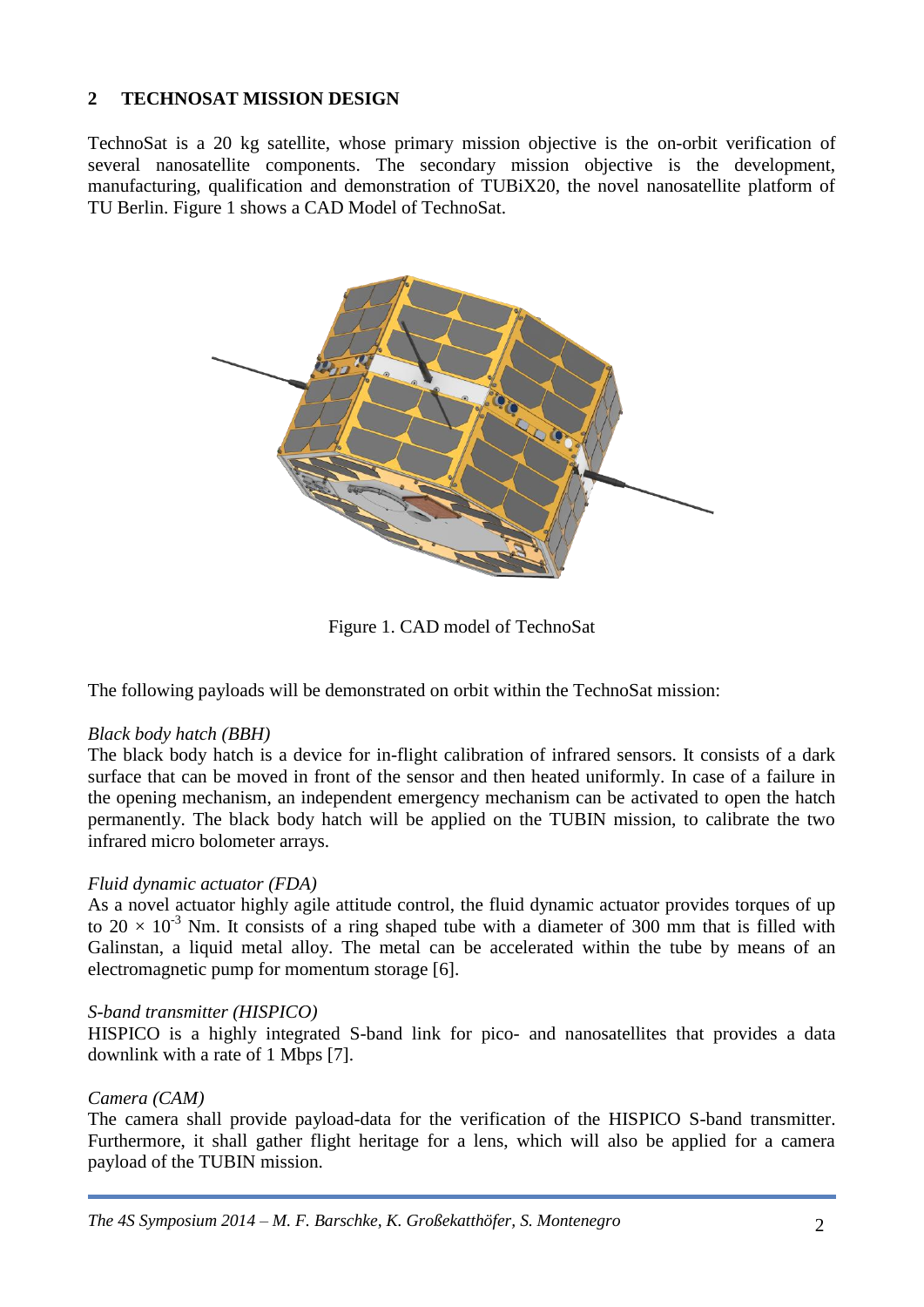## *Nanosatellite laser ranging (NSLR)*

TechnoSat is equipped with several commercial 10 mm laser retro reflectors for ground based high precision orbit determination [8].

#### *Reaction wheel system (RWS)*

The reaction wheel system consists of four newly developed nanosatellite reaction wheels in tetrahedron configuration. The same wheels will be used as primary actuators on the TUBIN mission.

#### *Solar generator based space debris impact detector (SOLID)*

SOLID is an impact detection system, whose detector surfaces are located behind the satellites solar cells. It allows for detecting objects of a size of 100 μm to 1 mm [9, 10].

#### *Star tracker STELLA*

STELLA is a nanosatellite star tracker that provides an accuracy of 0.01 degree around the pitch and yaw axis and 0.04 degree around roll [11].

Table 1 lists the details of the TechnoSat mission, which is currently concluding phase C of the development and is scheduled to be launched on a soyuz-fregat in 2015.

| <b>Mission objectives</b> | 1st: on-orbit verification of novel nanosatellite components<br>2nd: development and on-orbit verification of the TUBiX20 platform |
|---------------------------|------------------------------------------------------------------------------------------------------------------------------------|
| Design lifetime           | 1 year                                                                                                                             |
| Launch                    | 2015                                                                                                                               |
| <b>Satellite mass</b>     | $20 \text{ kg}$                                                                                                                    |
| <b>Satellite Volume</b>   | $450 \times 450 \times 300$ mm                                                                                                     |
| <b>Communication link</b> | UHF transceiver, experimental S-band transmitter                                                                                   |
| <b>Attitude sensors</b>   | Fibre-optic rate sensors, Sun sensors, SMD magnetic field sensors,<br>MEMS gyros, experimental star tracker                        |
| <b>Attitude actuators</b> | Magnetic torquers, experimental reaction wheels                                                                                    |

Table 1. TechnoSat mission details

#### **3 TUBiX20 PLATFORM DESIGN**

The TUBiX20 research is focussed on a system wide optimisation approach; instead of optimising every subsystem individually, the entire system is considered while developing hard- and software of the platform to maximise its overall performance. Additionally, hardware and software share a common design approach. Their architectures are carefully matched to optimise their interactions, while keeping the development effort low at the same time.

#### <span id="page-2-0"></span>**3.1 Systems Architecture**

The TUBiX20 systems architecture is heavily influenced by the requirement of single-failure tolerance for the platform. The architecture is based on a system of distributed microcontroller nodes that fulfil required computation tasks and connect components to the central data-bus system.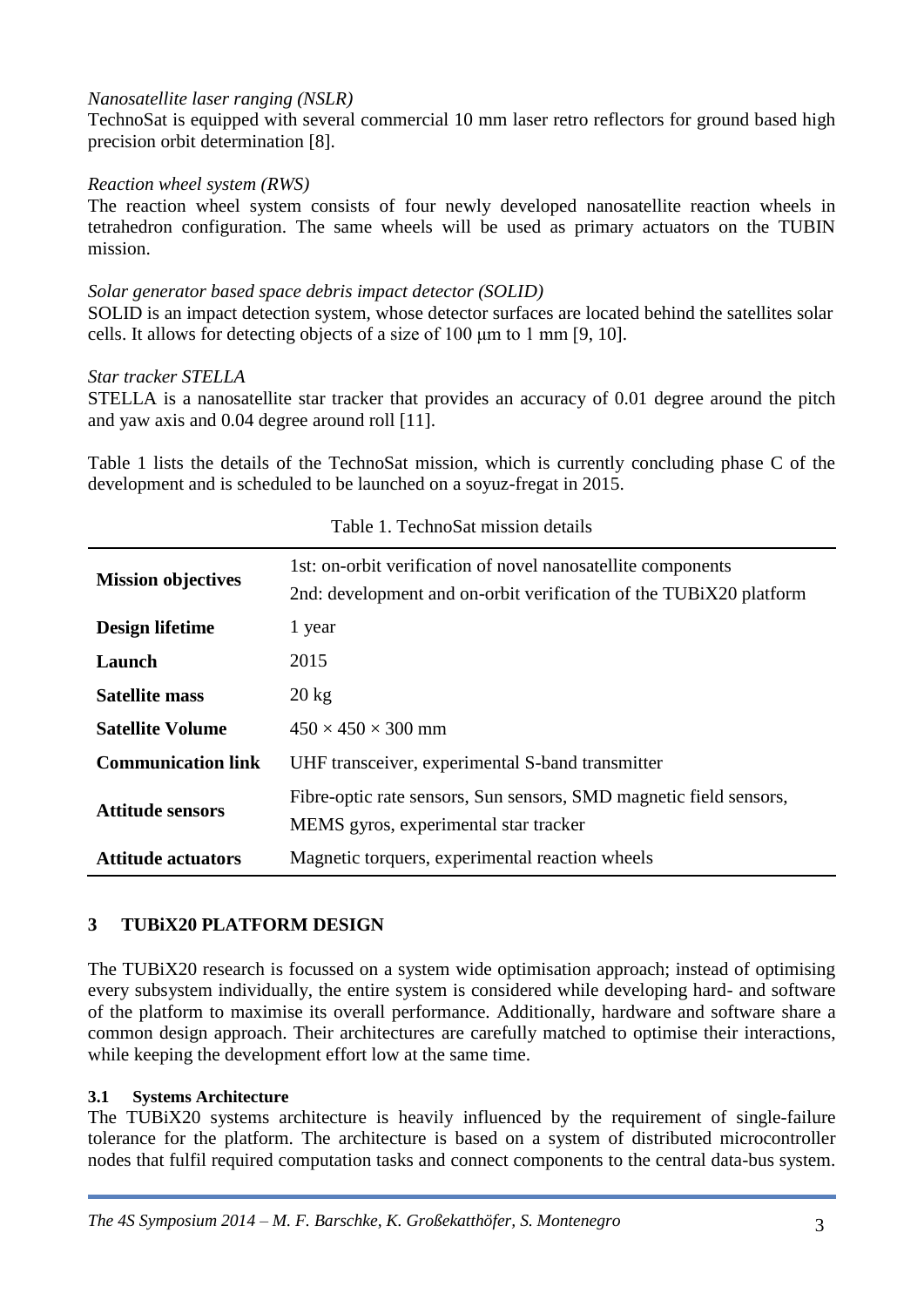While the distribution of basic subsystem functionalities on four main nodes follows a rather traditional approach, certain other functionalities, such as the distribution of telecommands or new software images, are implemented in a decentralised manner. Figure 2 shows the four main nodes of TechnoSat, as well as their connection to power and data busses. In the following it is described, which tasks are associated to each of the main-nodes.



Figure 2. TUBiX20 main nodes.

## *Electrical Power System (EPS)*

The electrical power system is responsible for power generation, conditioning and distribution. Furthermore, it performs redundancy management for all cold redundant nodes and the power- and data-bus system.

## *Communication System (COM)*

The UHF link to the ground station is managed by the communication system. It transmits received transfer frames to the ground and distributes telecommands received from the ground station using the central data bus.

## *On-Board Computer (OBC)*

Certain functionalities, such as telemetry storage and time-tagged telecommands management are handled in a centralised manner by the on-board computer.

## *The Attitude and Orbit Control System (AOCS)*

The attitude and orbit control system is responsible for the determination and control of the satellite's attitude using the available set of sensors and actuators.

## <span id="page-3-0"></span>**3.2 Design Guidelines**

In order to fully exploit the advantages of the distributed node architecture, while keeping the overall implementation efforts low, consistent system wide standardization is applied. Therefore, several design guidelines were established and consistently followed in the development of hardand software of the platform.

## *Modular design*

On the on hand, the modular design is an essential factor for the platform's adaptability to different missions, payloads and orbits. On the other hand, it simplifies the development process of the platform, as self-contained modules can be developed and tested separately.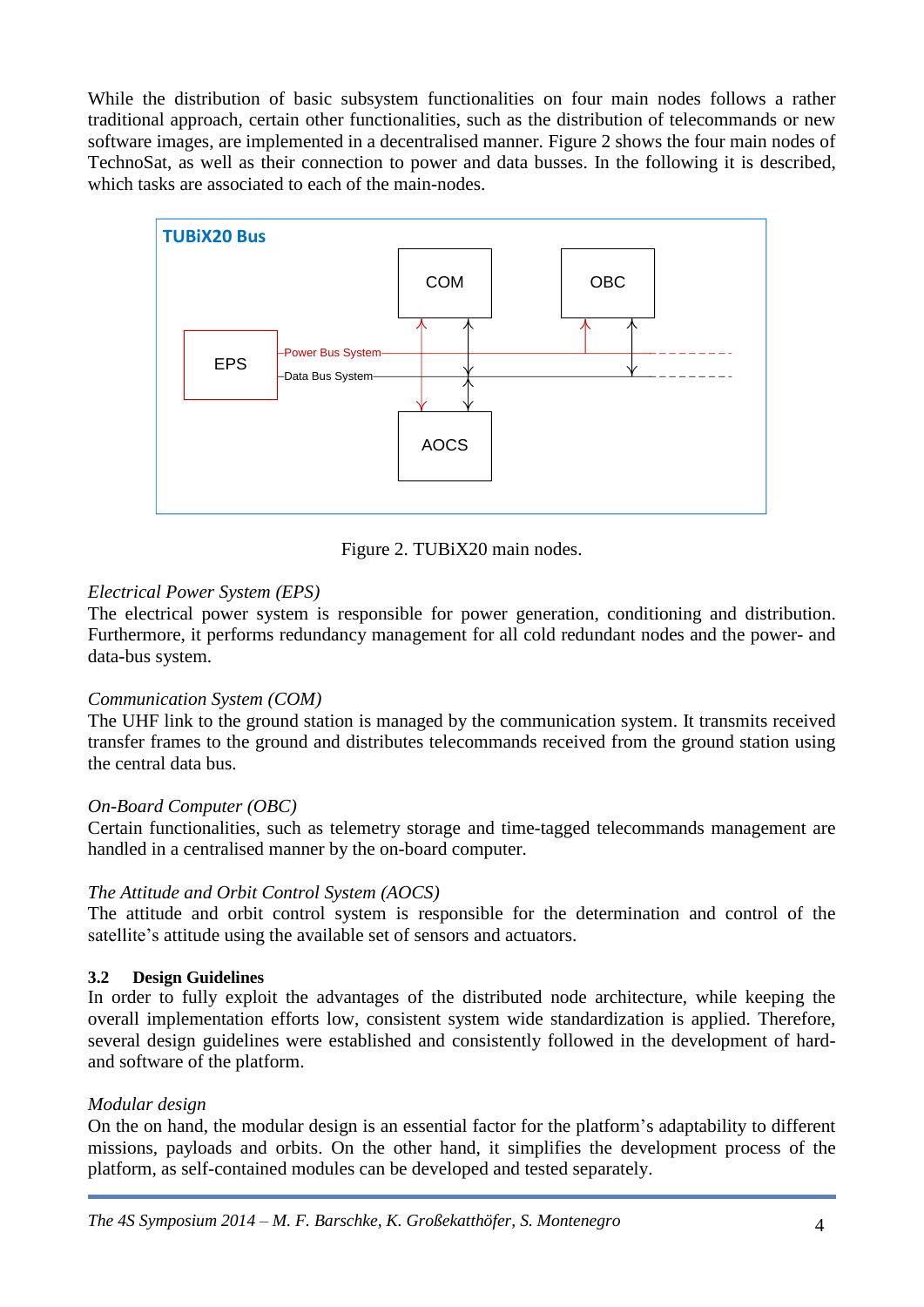## *Separation of functional units*

While implementing a modular design, the level of modularity is of great importance. Basically, TUBiX20 implements modularisation on the basis of functional units. One example for such a functional unit is an integrated sensor board, which accommodates several sensors for attitude determination. These sensors were not integrated in the solar panels, despite a possible reduction of mass and volume, but integrated on a separated board. Here, the separation of the two functional units i.e. the integrated sensor board and the solar panel is of greater importance, as it is necessary to exploit the advantages of the modular design.

#### *Unification of interfaces*

Another key aspect of a modular design is the system wide unification of hard- and software interfaces. Clearly defined interfaces allow for developing subsystems or even components to serve these interfaces, without requiring a detailed knowledge of the functioning of other systems of the platform.

#### *Extensive reuse*

Every component, circuit and software mechanism used on the satellite must be developed and then tested thoughtfully. Furthermore, the modular approach of the platform implies certain overhead, as all hard- and software must serve the standard interfaces. To minimise the development effort, extensive reuse of components, circuitry and software is executed. The approach is based on the fact that each node in the system requires a set of standard hard- and software elements. In terms of hardware, these include, among others, the microcontroller, the data bus interface, mass memory and a watchdog circuit. In software, applications for communication with other nodes, software upload and for triggering the watchdog are required on every node. All these components and applications are reused for every node in the system, hence they need to be developed and tested only once.

## **3.3 Telemetry and Telecommanding**

Telemetry contains measurements and status data of platform and payloads. Here, telemetry can be divided into real-time and historical telemetry and at the same time into standard and extended telemetry.

- *Real-time telemetry* is collected by the on-board computer and immediately sent to the communication system for downlink to the ground station. Real-time telemetry is only generated in response to a telecommand.
- *Historical telemetry* is periodically sent to the on-board computer by the different nodes and stored for later downlink.
- *Standard telemetry* contains an essentialsubset of available measurements and constants. The standard telemetry allows for verifying the overall health of the satellite, it is exclusively generated by the four main-nodes of the platform (cf. section [3.1](#page-2-0) [Systems](#page-2-0) [Architecture\)](#page-2-0).
- All additional telemetry generated by platform and payload, which is not included in the standard telemetry, is referred to as *extended telemetry*.

To prevent loss of telemetry data and reduce the system's complexity, the satellite will only transmit as a direct response to a telecommand. An exception is a morse code beacon, which can be activated to be sent periodically.

A telecommand received by the satellite is either just acknowledged, or responded to with a single telemetry transfer frame. Telecommands that are published within the satellite by the communication system are received by all nodes, which independently act upon the command if necessary.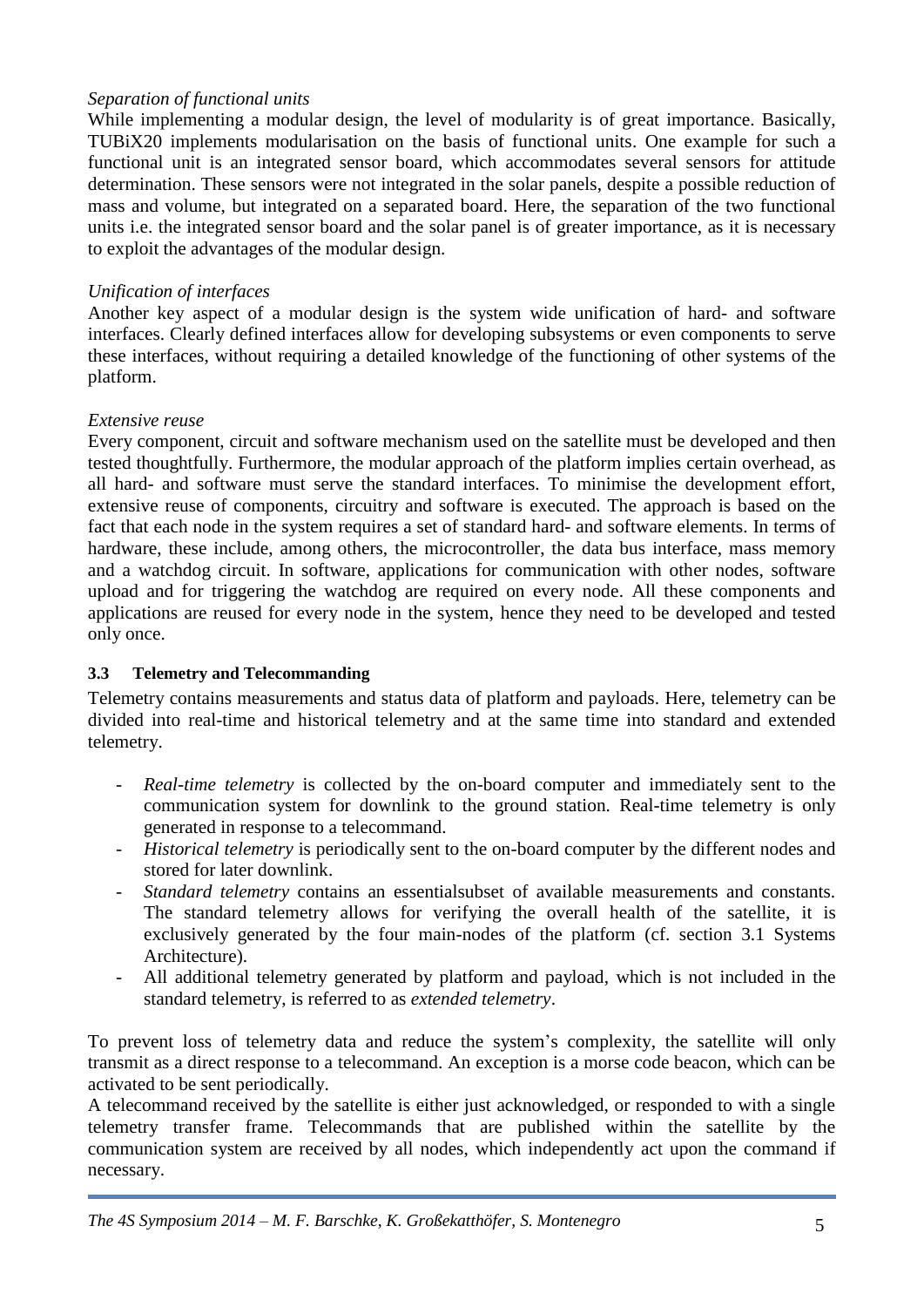## **3.4 Data-Upload**

Data, such as new software images or configuration data, which is uploaded to the satellite from the ground station, is made available on the central data bus by the communication system and is then directly received by the target node, so that no central processing unit is required.

## **4 TECHNOSAT SYSTEM DESIGN**

Figure 3 gives an overview over the TechnoSat subsystems and payloads, as well as their connections to the power- and the data-bus systems. TechnoSat features seven TUBiX20 nodes, i.e. nodes that follow the TUBiX20 hard- and software design guidelines. Three of the payloads are socalled alien nodes, which are connected to the redundant data bus system, but do not adhere to the TUBiX20 hard- and software design guidelines (cf. section [3.2](#page-3-0) [Design Guidelines\)](#page-3-0). They each require a software application that runs on one of the TUBiX20 nodes and translates their custom protocols to the TUBiX20 protocol and furthermore coordinates the telemetry generation.



Figure 3. TechnoSat system overview.

## <span id="page-5-0"></span>**5 TECHNOSAT ON-BOARD COMPUTER HARDWARE**

The TechnoSat on-board computer hardware is a straightforward implementation of a TUBiX20 node. Central element of the on-board computer is a cold redundant microcontroller unit (MCU). Each MCU features flash memory and non-volatile static random-access memory (nvSRAM) and is supervised by an external hardware watchdog (WD). Both MCUs are connected to each of the CAN busses. Furthermore, a number of temperature sensors (TMP) are connected to the I2C buses of the MCUs.

Figure 4 shows a schematic of the on-board computer, containing its just mentioned main components and their data interconnections. Solid lines in the diagram indicate the active parts and dashed lines indicate the inactive parts of the node, for MCU1 being the active unit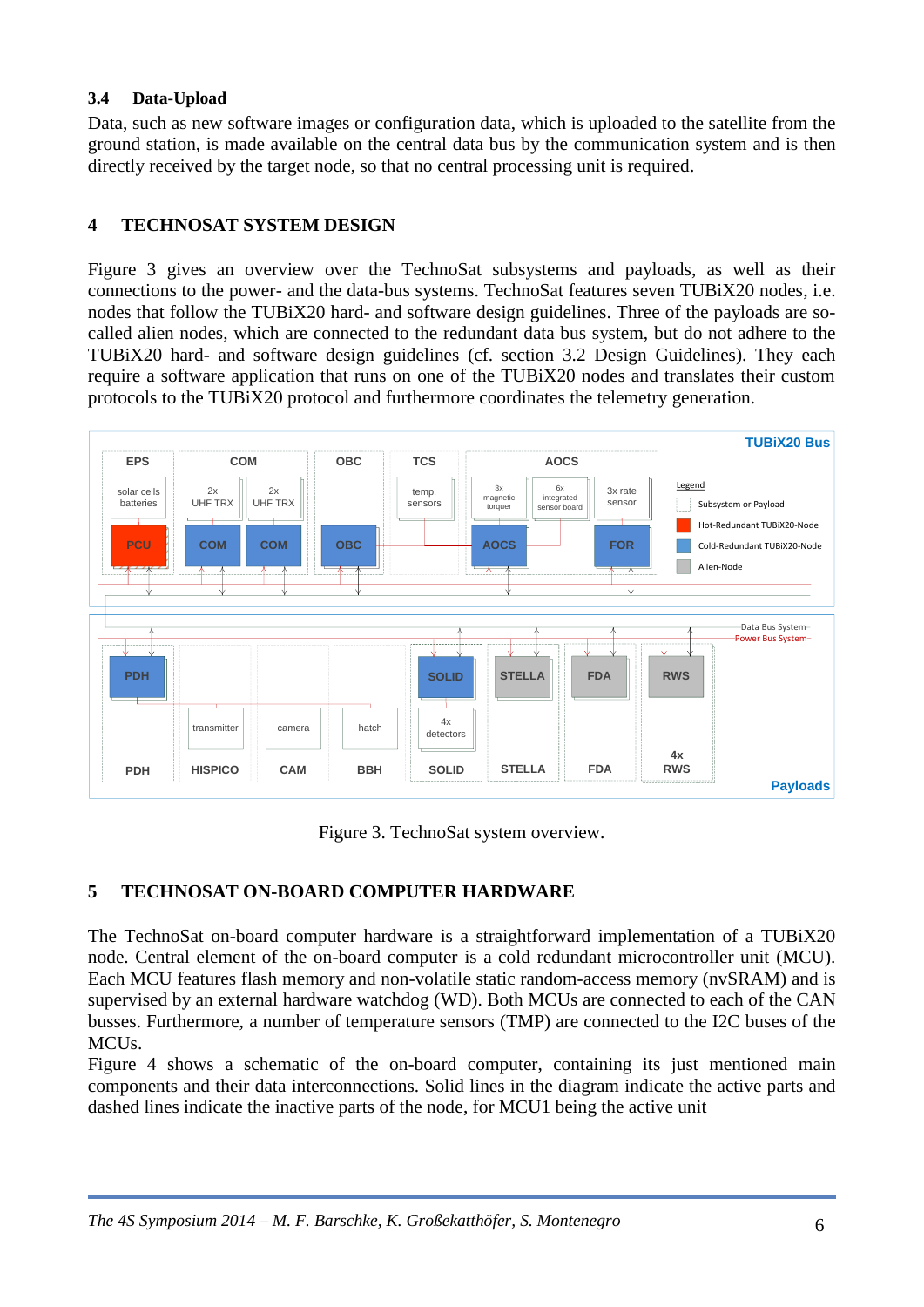

Figure 4. Schematic of the OBC electronics hardware.

## **6 RODOS OPERATION SYSTEM**

The Real-time Onboard Dependable Operating System (RODOS) is an operating system for embedded systems based on building blocks, which was designed for application domains demanding high dependability [12, 13]. RODOS has its roots in the operating system BOSS and was developed at the German Aerospace Center (DLR). It is applied, among others, within the current micro satellite program of DLR. The open source project is currently coordinated by the Julius Maximilian University of Würzburg, Germany.

RODOS is a framework that features a multilayer structure. While the first layer is responsible for directly controlling the embedded hardware, a middleware runs on the second layer. This middleware is responsible for the communication between applications and components that form the top layer. The operating system is implemented object-oriented in C++, complemented by C and assembly code for hardware specific tasks.

Throughout the development of RODOS, special attention was paid to implement its various features in a simple, nevertheless robust way. Unnecessary complexity was avoided to provide the user with a straightforward, clearly arranged system. The RODOS core and its middleware were implemented in less than 3500 lines of C++ Code. In the following, some of RODOS features are listed.

- Object-oriented C++ interfaces
- Ultra fast booting
- Real time priority-controlled preemptive multithreading
- Time management
- Thread safe communication and synchronisation
- Event propagation
- An integrated publish/subscribe middleware

The basic idea of RODOS is composing a complex software system out of a number of simple components, the so-called building blocks. The aim is to define an environment where each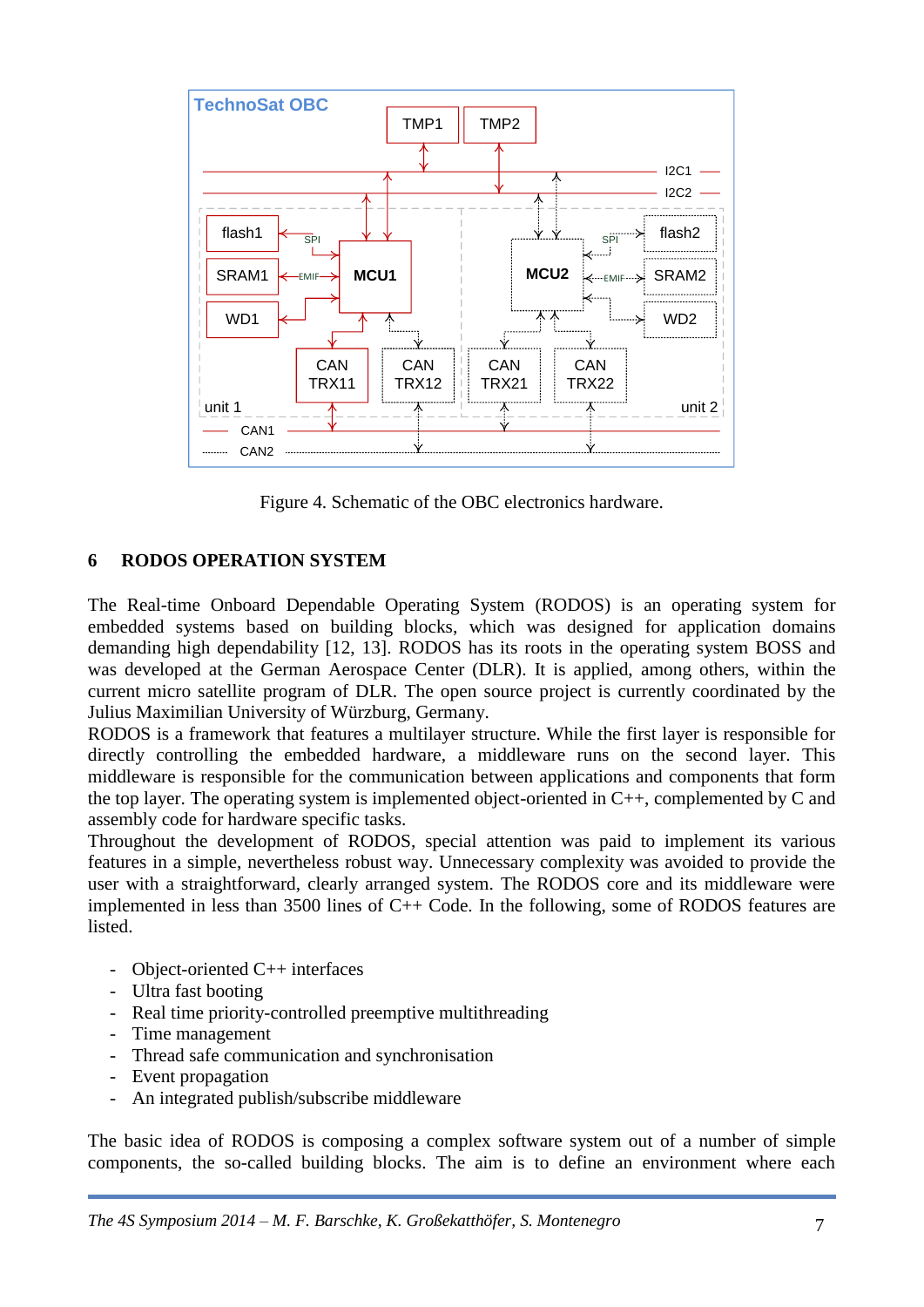application can be developed independently from all other applications in the system. For this purpose, three kinds of global interfaces need to be defined.

- The applications interface to the operating system
- The interface to the middleware, for interconnection of applications
- The interface to the application manager to be able to migrate applications

Figure 5 shows a building block with its interfaces to the operating system, the middleware and the application manager.



Figure 5: Interfaces of a building block.

Internally, a building block may consist of several threads, semaphores, event mangers, publishers and subscribers, However, this internal structure is not relevant for other building blocks, as all communication takes place via standardised interfaces. In the following, these interfaces are described.

## *Thread management interface*

The thread management interface allows the applications to communicate with the core operating system; the RODOS core. Through this interface the building block requests resources in order to publish its services. Examples for such resources are execution time, memory area or access to I/O devices. Vice versa, the core operating system uses the thread management interface to forward events to the application. Such events might be interrupts, timer events or device ready messages. The RODOS core provides an object orientated interface with threads, semaphores, events, various passive support classes and time information.

## *Software network interface*

The RODOS middleware is the communication system that interconnects applications via their software network interface. An application may subscribe to topics or services and publish information and data in form of messages on the software network interface. Messages are published under a given topic and any application that subscribes this topic receives the message. A topic is represented by an ID and a data type. A message may be published only locally, i.e. only within the given node, or globally, i.e. for all nodes in the system.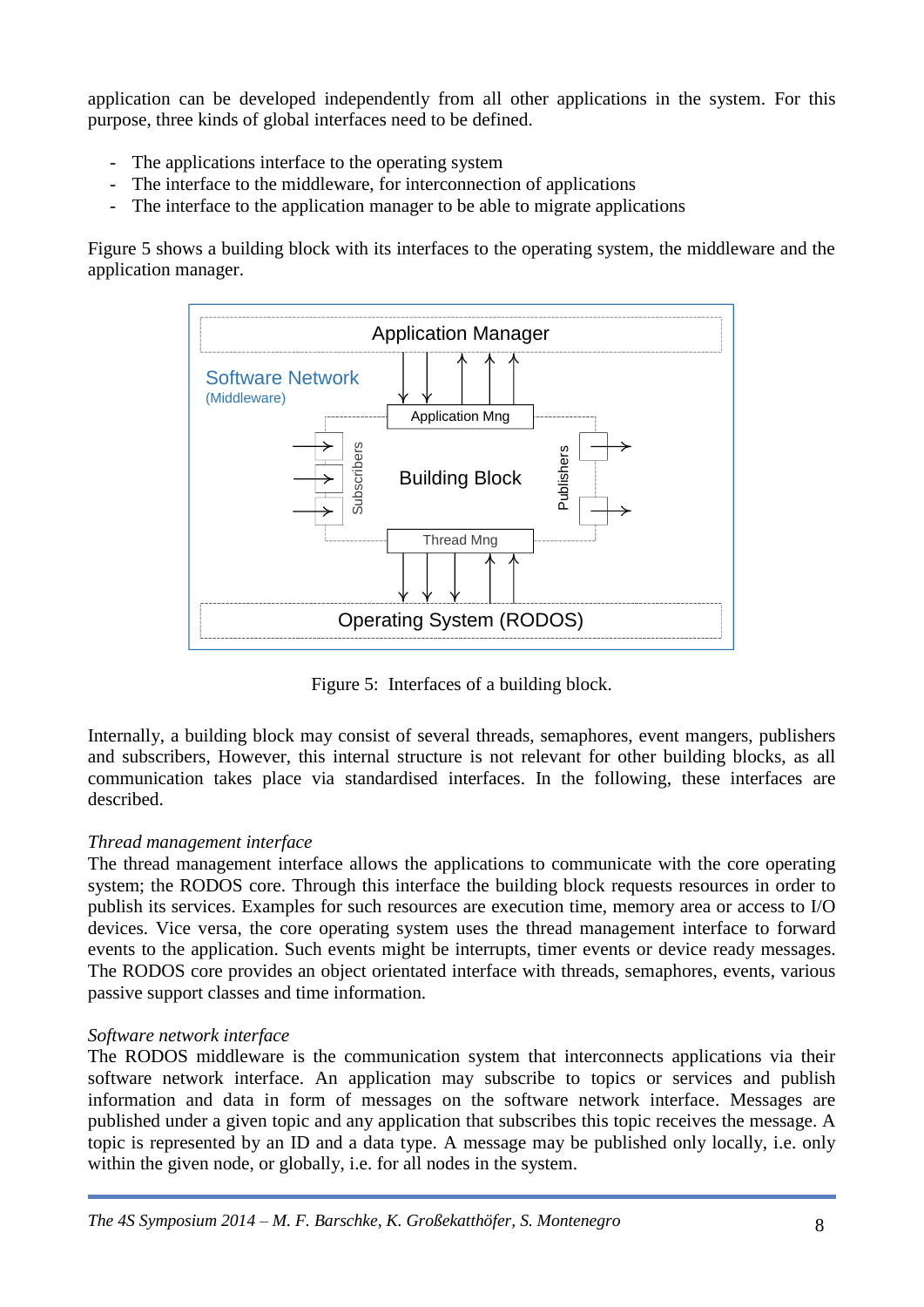#### *Application management interface*

The application manager decides which application shall be running on which node; therefore each application should provide an interface to the application manager. As applications on TechnoSat may not be migrated to other nodes, no application manager is implemented.

For the communication of one microcontroller with others, RODOS features gateways that manage the external communication. While publishing a message on a topic, an application can define, weather the message is only published within the node, or if it is made available in the entire system by the gateway.

## **7 TUBiX20 SOFTWARE INFRASTRUCTURE**

The TUBiX20 software infrastructure implements the design guidelines (cf. section [3.2](#page-3-0) [Design](#page-3-0)  [Guidelines\)](#page-3-0) on side of the software. It is realised to minimise the software development efforts despite the relatively high number of nodes in the system and thus complements the distributed hardware system design. The software infrastructure defines the communication interface between the nodes and provides a library with all generic software functionality which is implemented identically for all nodes. Figure 6 shows a UML package diagram of the software infrastructure.



Figure 6: UML package diagram of the TUBiX20 software infrastructure.

## **7.1 Contracts**

The contracts include system wide definitions of ID constants, classes and topics.

## *ID Constants*

Several constants must be defined system-wide, as they are used for object identification and other information on systems level. In the following, some of these system-wide assigned IDs are listed:

- Anomaly IDs
- Application IDs
- Telecommand codes
- CAN-Bus addresses

#### *Classes*

The following class-definitions are used by all nodes and need therefore be identified on system level: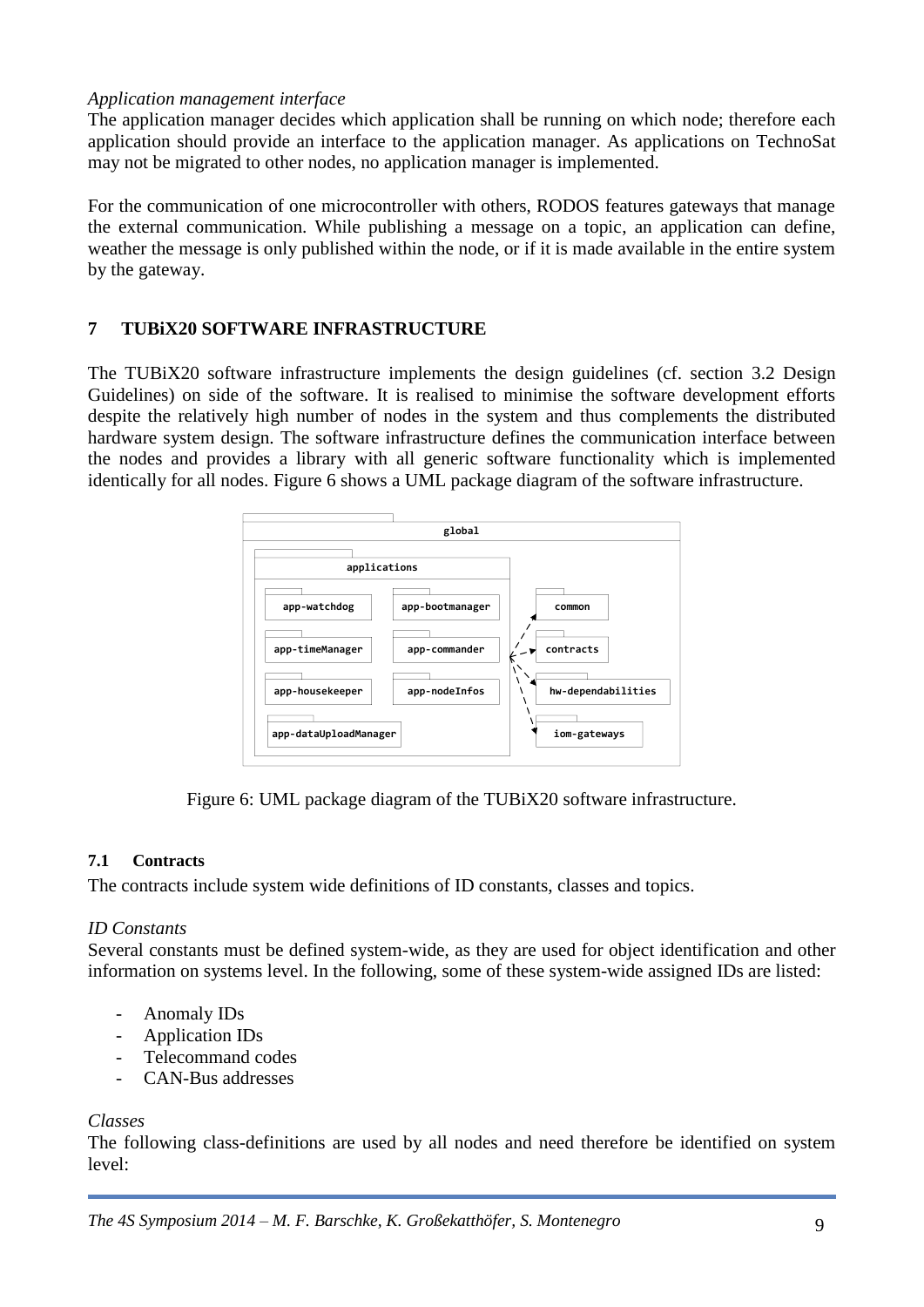- Source Packets
- Boot Images
- Telecommands
- Switch configurations of the electrical power system

#### *Topics*

Several topics are required for system-level communication. In the following a number of these topics are describes exemplarily. However, if two or more nodes require additional topics for information or data exchange, these also need to be implemented system-wide.

- *rawTeleCommands*

rawTeleCommands is used by the communication system to publish telecommands originated from ground station. Each node subscribes to this topic to be able to receive commands.

- *commands*

The commands topic is used by commander application to distribute received commands within a node.

- *anomalyReport*

Anomalies can be reported by any application. They are managed and centrally stored by the on-board computer. The applications report their anomalies on the anomalyReport topic.

- *iAmAlive*

In order to ensure that all crucial applications on the node are healthy, each application reports its status in a periodical massage to the watchdog application on the iAmAlive topic.

#### **7.2 Applications**

The following applications are included in all nodes of the system. They provide a minimal set of functionalities that are required for the node to interact with the system.

#### *BootManager*

The boot manager application is responsible for the boot process. It manages the list of images that is used by the boot loader to decide which software image shall first be checked and loaded if applicable. Furthermore, the boot manager can check software images that are stored in the external flash after being uploaded to the satellite and copy these images to the internal flash.

#### *Commander*

On each node the commander receives all telecommands directly from the communication system on the rawTeleCommands topic. The commander initiates the collection of standard real-time telemetry, if requested. Furthermore, the it republishes the commands within the node, if the command was addressed to the node the commander is running on.

#### *DataUplaodManager*

Large data packets that exceed the maximum size of one telecommand frame are received by the DataUploadManager. The packets are transferred from the communication system directly to the node in question.

#### *Housekeeper*

The housekeeper is responsible for collecting the standard telemetry of the corresponding node.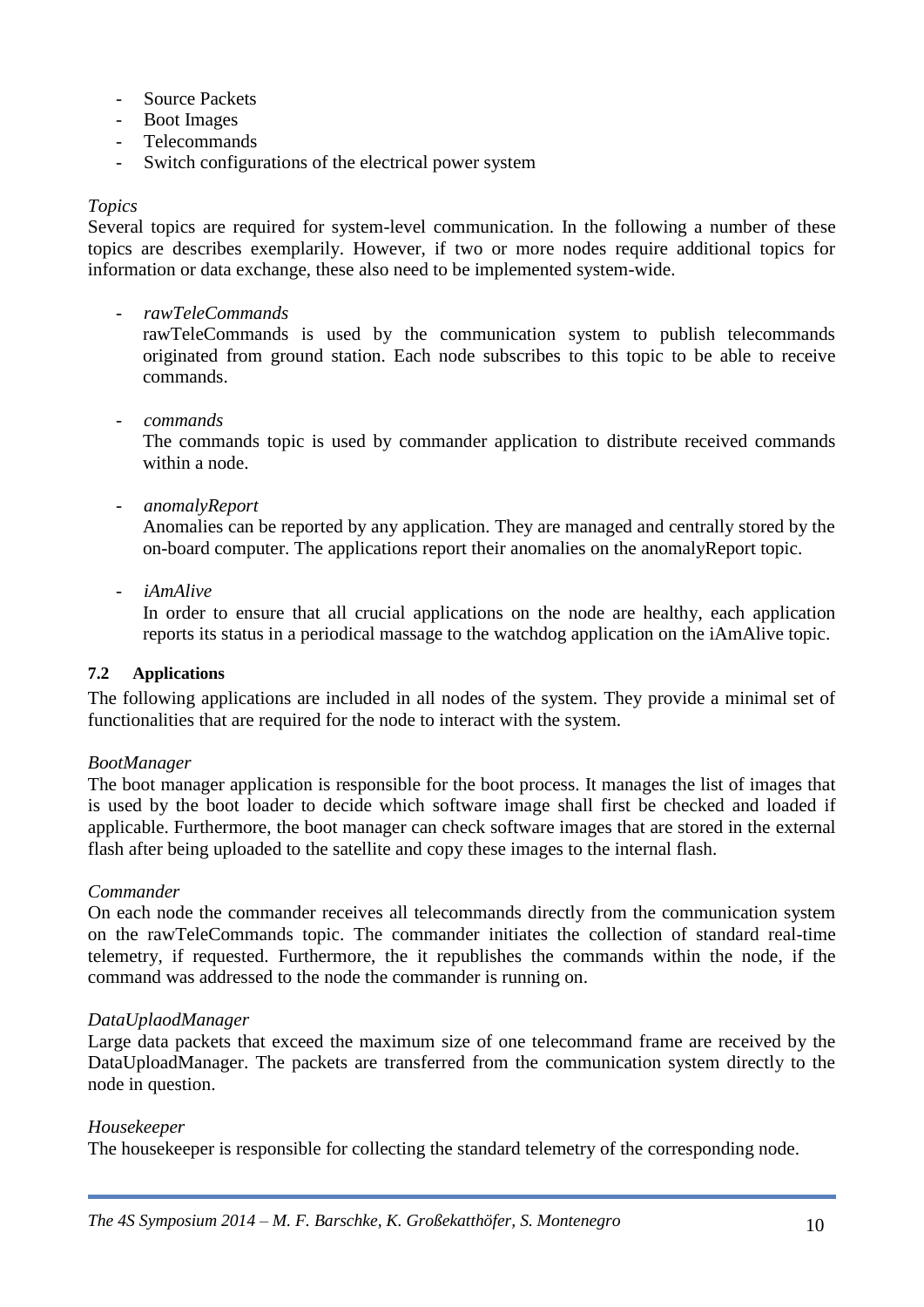## *TimeManager*

The TUBiX20 platform features a system wide distributed pulse-per-second (PPS) signal. The time manager uses this PPS signal for synchronisation of the node-time with the hardware. Furthermore, it distributes the time within the node. The power control unit is the time-master and publishes the satellite time periodically on the corresponding topic.

## *Watchdog*

Every TUBiX20 node features a hardware watchdog, which initiates a hard reset if not triggered by the software periodically (cf. section [5](#page-5-0) [TECHNOSAT ON-BOARD COMPUTER](#page-5-0) HARDWARE). The watchdog application supervises all critical applications of the corresponding node and only triggers the watchdog if all those applications are healthy. Furthermore, the watchdog application sends a periodic health message to the power control unit for redundancy management.

## **7.3 Common**

Certain data and functionalities are independent of the applications and can therefore be shared within a node. Common data is for example:

- Parameters of the global applications
- The processed commands counter
- The refused commands counter

Examples of common functionalities are:

- The PPS synchronisation
- Debug functions for data visualisation

#### **7.4 I/O-Manager of the Gateway**

Besides running it on the target controller, RODOS can as well be emulated in Linux. For TechnoSat, this capability is used for development and verification purposes. Here, only one building block on a node is platform specific, the I/O-manager of the gateway. It realises the interface between the node and the data bus system. The implementation of the I/O-manager within the flight software communicates via CAN bus, while the Linux emulation uses UDP.

#### **7.5 Hardware Dependabilities**

Besides platform specific applications, there are also platform specific functions. Platform specific functions are for example:

- Reboot the current boot image
- Reboot with a different boot image
- Triggering the watchdog
- Check the node number

## **8 TECHNOSAT ON-BOARD COMPUTER SOFTWARE**

Beside the functionality provided by the TUBiX20 software infrastructure, the TechnoSat on-board computer implements certain node-specific functionalities:

- Anomaly management
- Telemetry transfer-frame assembly
- Satellite mode management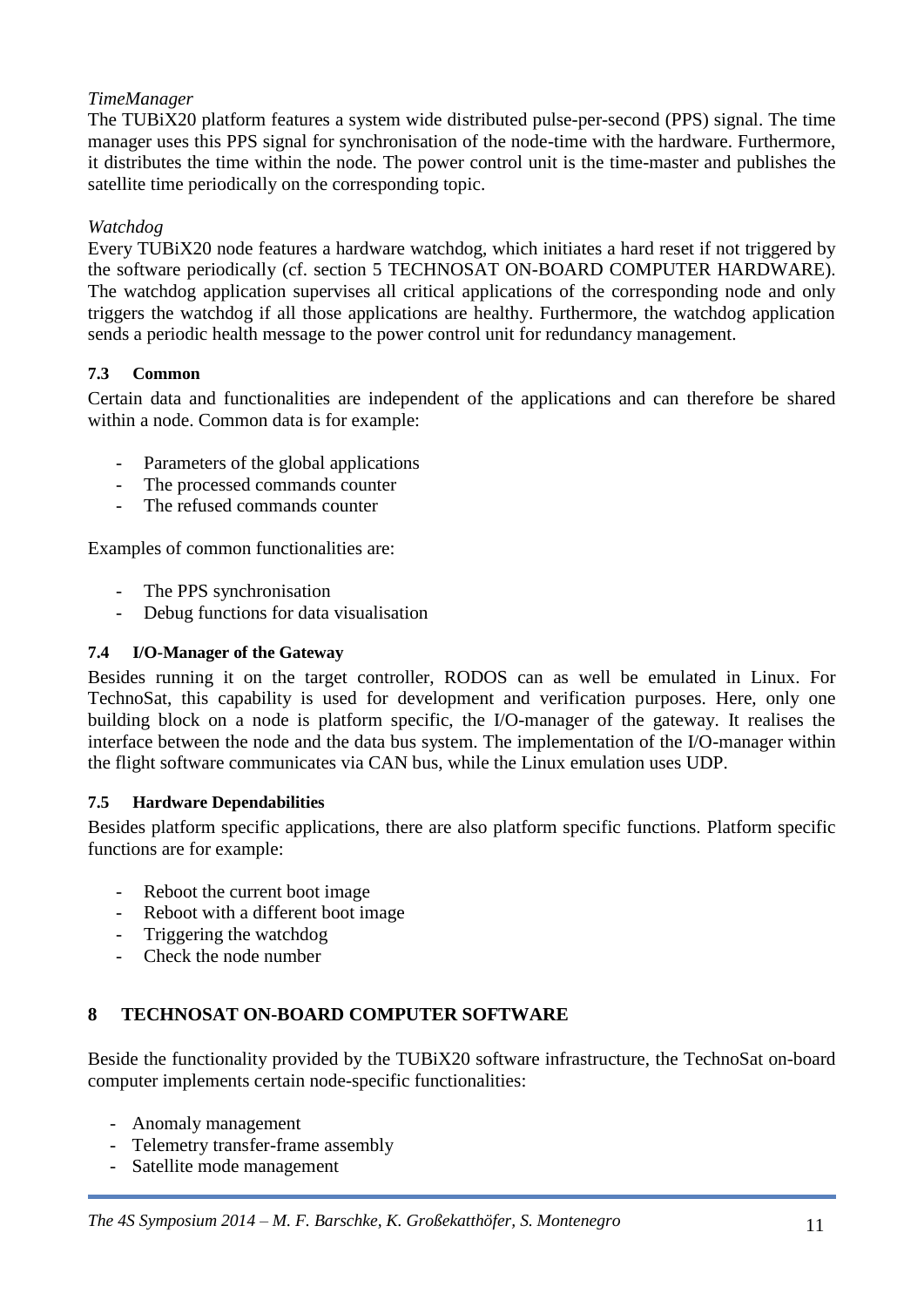- Time-tagged command management
- Temperature sensor readout

The applications that perform these on-board computer specific tasks are described in more detail in the following.

#### *AnomalyReporter*

Each application in the satellite can publish anomalies. The on-board computer subscribes to the anomalyReport topic and records the anomaly as telemetry.

#### *TransferFrameComposer*

The transfer frame composer assembles the transfer frames, which are then handed over to the communication system for transmission to the ground station. Each transfer frame starts with a set of standard real-time telemetry and is than filled up with either further real-time telemetry or historical telemetry or payload data.

#### *ModeManager*

TechnoSat incorporates three satellite modes, the LEOP (launch an early orbit phase) mode, the nominal mode and the safe mode, which are managed by the ModeManager. The LEOP mode is only entered upon the first activation of the on-board computer. After checking all satellite systems, the nominal mode is entered via telecommand. If any node reports a critical anomaly, the on-board computer enters safe mode. As TechnoSat implements an open mode concept, the operation of the satellite via telecommands is not restricted in safe mode.

Upon entering safe mode, however, the power control unit establishes a defined state of the satellite regarding powered components and the collection of extended historical telemetry is stopped, so that only standard historical telemetry is sampled. Figure 7 shows the diagram illustrating the TechnoSat satellite modes.



Figure 7. TechnoSat satellite modes.

## *TimedCommandsManager*

Time tagged commands are required to perform payload experiments, when the satellite is not in contact with the ground station. Time tagged commands are managed in a centralised manner i.e. by the on-board computer. All time-tagged commands are stored in one time-tagged command list. Before this list can be executed, it needs to be activated via telecommand. The time tagged command list is deleted if a critical anomaly occurs or when the on-board computer is rebooted.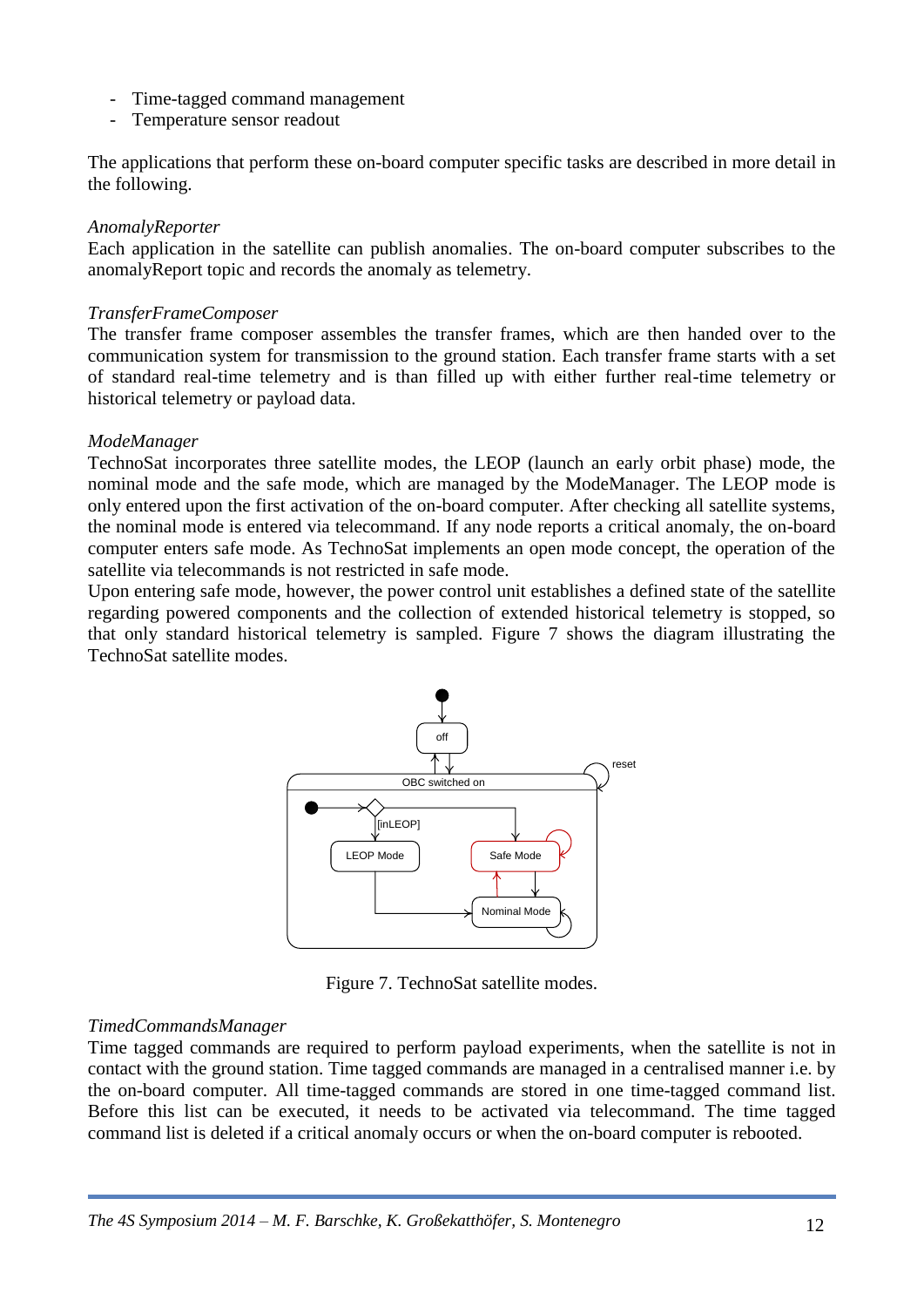#### *TemperatureReporter*

As TechnoSat implements a passive thermal control system and therefore does not feature a dedicated thermal control computer, the temperature sensors are connected to existing nodes, i.e. the power control unit, the on-board computer and the attitude-control computer. This application manages the sampling of the temperature sensors which are connected to the on-board computer.

#### **9 CONCLUSIONS**

TechoSat is based on TUBiX20, a nanosatellite platform for 20 kg missions that is currently developed at TU Berlin. TUBiX20 features a single-failure tolerant platform design and follows a system wide optimisation approach, which is based on an extensive reuse of hard and software elements within the system. The satellite software is based on the modern building block operation system RODOS. All basic functionality is provided by a software infrastructure, which is identically implemented on every node of the satellite. In this manner, development and testing efforts for these functionalities are kept to a minimum, as compared to an individual implementation for every node. The on-board computer software additionally implements centralised functionalities such as time-tagged command management or telemetry transfer frame assembly.

## **ACKNOWLEDGEMENTS**

The TechnoSat project is funded by the Federal Ministry of Economics and Technology (BMWi) through the German Aerospace Center (DLR) on the basis of a decision of the German Bundestag (Grant No. 50 RM 1219).

## **REFERENCES**

- [1] M. F. Barschke, Z. Yoon and K. Brieß (2013). TUBiX The TU Berlin Innovative Next Generation Nanosatellite Bus. *In: Proceedings of the 64th International Astronautical Congress*, September 23 – 27, Beijing, China.
- [2] M. F. Barschke, F. Baumann, W. Ballheimer, K. Grossekatthoefer, C. Nitzschke and K. Brieß (2013). TUBiX20 - The novel Nanosatellite Bus of TU Berlin. *In: Proceedings of the 9th IAA Symposium on Small Satellites for Earth Observation*, April 8 – 12, Berlin, Germany.
- [3] Z. Yoon, W. Frese, K. Briess, A. Bukmaier (2014). System design of an S-band network of distributed nanosatellites. *CAES Space Journal*. 6 (1). pp. 61 – 71.
- [4] M. F. Barschke, H. Adirim, O. Balagurin, W. Ballheimer, L. Dornburg, H. Kayal, D. Noak, C. Nitzschke, N. A. Pilz, H. Wojtkowiak and K. Brieß (2013). TechnoSat - A Nanosatellite Mission for On-Orbit Technology Demonstration. *In: Proceedings of the 27th AIAA/USU Conference on Small Satellites*, August 10 – 15, Logan, USA.
- [5] F. Baumann, W. Ballheimer, K. Großekatthöfer, C. Nitzschke, K. Briess (2012). TUBIN A Nanosatellite Mission with Infrared Imager Payload, *In: Proceedings of the 4S Symposium*, June 4 – 8, Portoroz, Slovenia.
- [6] D. Noack, K. Brieß (2014). Laboratory investigation of a fluid-dynamic actuator designed for CubeSats. *Acta Astronautica*. 96. pp. 78 – 82.
- [7] K. Brieß, R. Alavi, K. Jäckel and H. Podolski (2008). S-Band Communication for Nano- and Pico Satellites for Cross Platform Compatibility*, In: Proceedings of the 59th International*